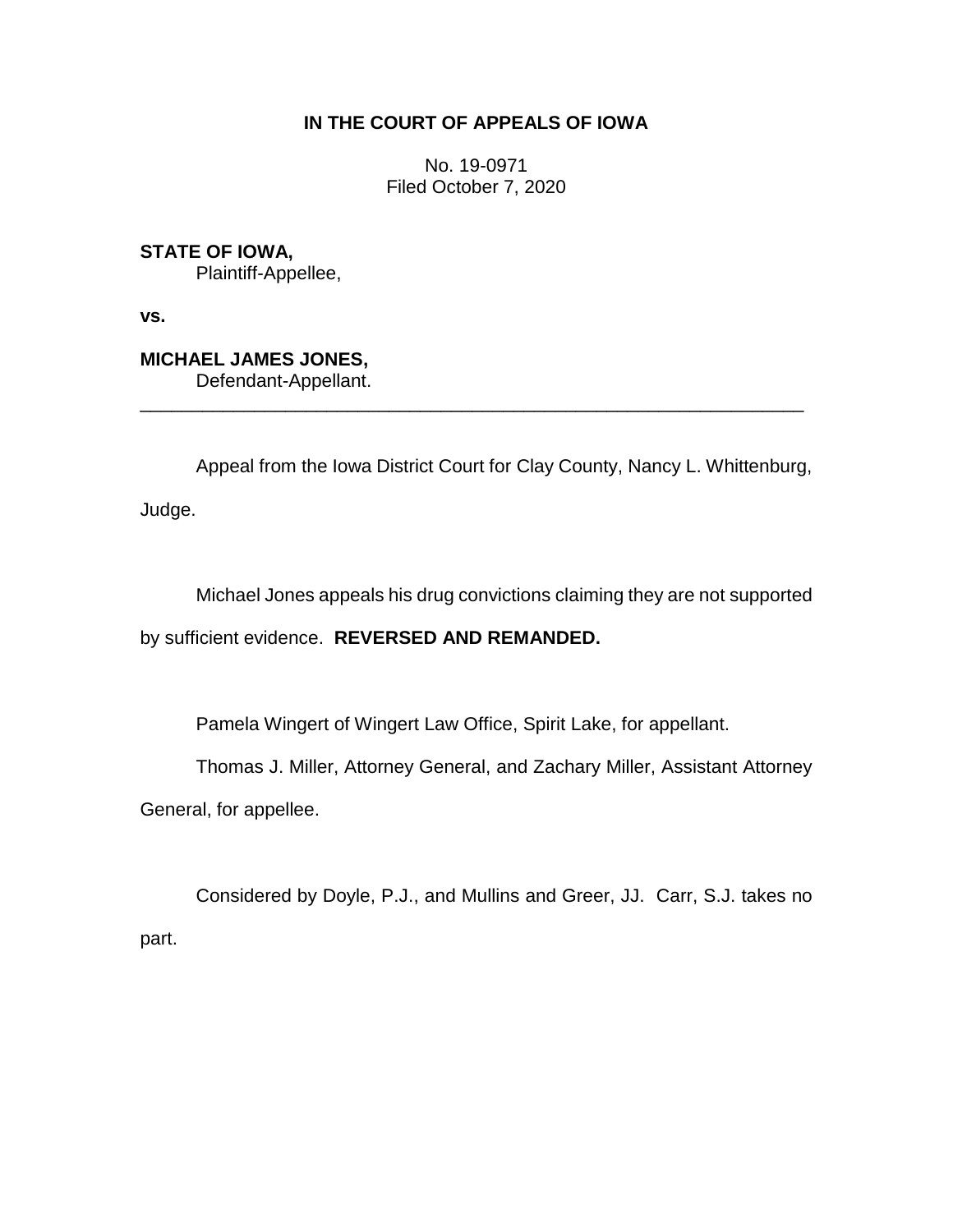## **DOYLE, Presiding Judge.**

A jury found Michael Jones guilty of possession of methamphetamine and marijuana. Jones claims there is insufficient evidence to support the convictions. Finding insufficient evidence, we reverse and remand.

The following evidence was presented to the jury. One cold December evening, Jones was called by a friend (known to be a methamphetamine user by law enforcement) who asked that he pull a car out of a ditch with his four-wheeldrive truck. Jones drove to the site. He pulled onto the shoulder, parked, turned on the truck's four-way hazard lights, got out of the truck with a flashlight, and walked into the ditch towards the abandoned car. Someone else had already picked up the car's driver and occupant. Clay County Deputy Sheriff Josh Long was in his patrol car about a mile away when he observed Jones pull off the highway and turn on his hazard lights. The deputy drove over to investigate. As he approached, he noticed a car in the ditch and someone in the ditch shining a flashlight. He turned on his emergency lights as he pulled up behind Jones's truck. At that point Jones was walking out of the ditch towards his truck. Jones went in front of his truck, rounded the driver's side, and approached the deputy's car. The deputy asked what happened. Jones "stated he was contacted by a friend to have the vehicle removed since it was in the ditch. The vehicle had struck a deer, and the driver had left with a child to get the child into a warm building or out of the car. And that's why he was there." The deputy looked at the car in the ditch and then went with Jones to look at the dead deer. As they walked back towards their vehicles, the deputy asked Jones if he had a driver's license. Jones said he did and went to his truck to retrieve it. Meanwhile the deputy noticed a black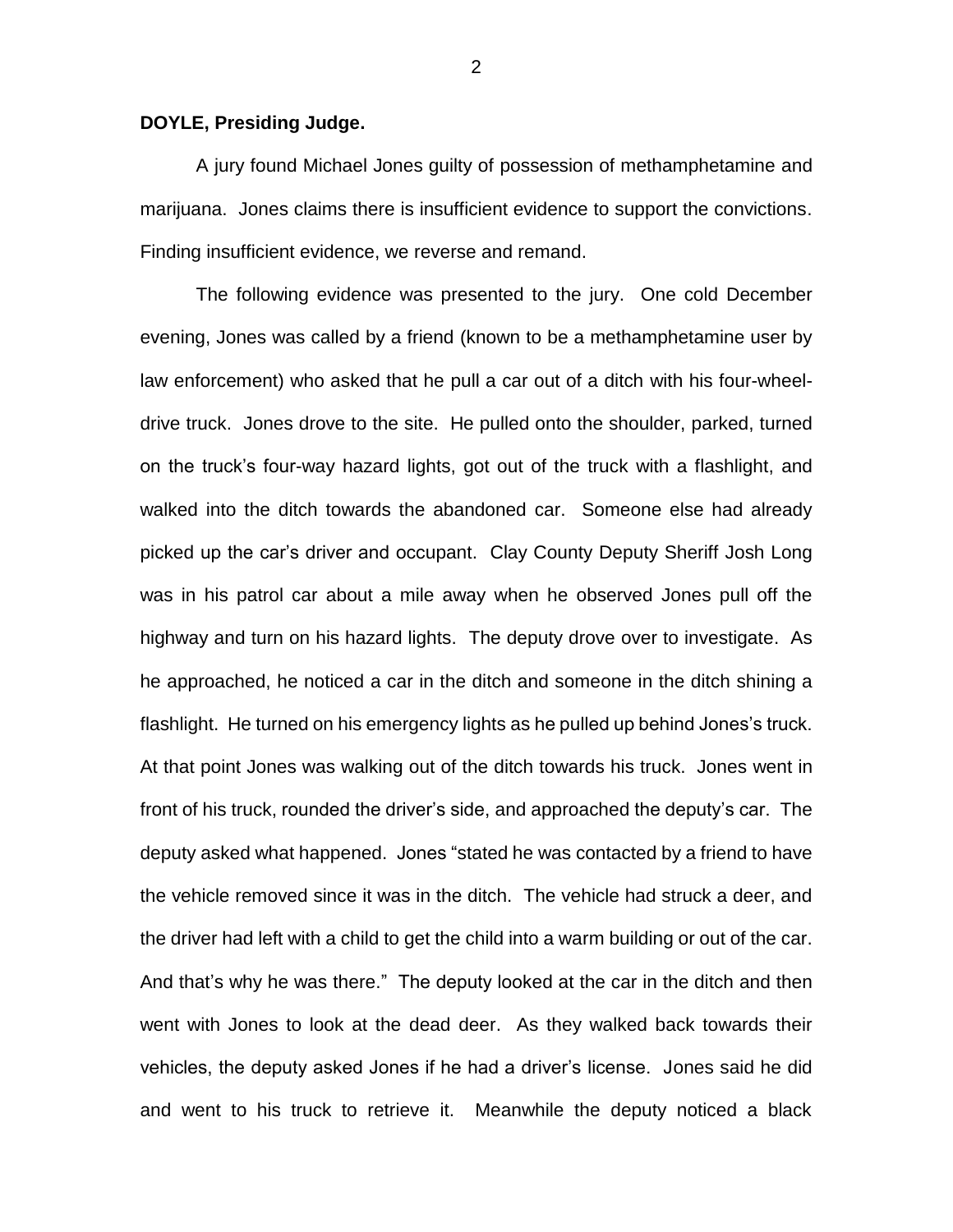drawstring bag on the ground under the front bumper of Jones's truck, about a foot to a foot-and-a-half in front of the front passenger tire. The bag was not cinched all the way shut and the deputy observed what he thought to be a methamphetamine pipe. He called for back-up, and Deputy Spencer Taylor arrived on the scene soon after. Deputy Long showed Jones the bag on the ground and asked if he knew anything about it. Jones denied any knowledge of it. The deputy asked what was in the bag and Jones replied, "I don't know. Probably nothing good." Deputy Taylor picked up the bag and started going through it. The deputies observed what they believed to be a methamphetamine pipe. Jones was then detained and placed in the patrol car, and the bag was searched. The bag contained what was later found to be over 7.5 grams of methamphetamine worth about \$800 and a small amount of marijuana. Most of the meth was found in seven small baggies. Some meth was found in a false battery with a screw-on lid. Among other things found in the bag were a Hy-Vee Fuel Saver key ring card (later found to be owned by an individual known to law enforcement as a methamphetamine user and Facebook friend of Jones), a dry scrap of paper with a number written on it, and a marijuana pipe. Given its fairly clean condition, and considering "it was sitting at the side of the road that cars go by at 55 miles per hour," and that the paper inside the bag was dry, and "it didn't seem like anything was damaged due to water in the bag, as well," Deputy Long guessed the bag had not been on the roadside long—that it appeared to have been recently placed there. The gravel shoulder was still damp from a previous day's rain. He opined it had not been there for days but could have been there for minutes or hours or possibly longer. The deputies also found a key ring with two keys and a Hy-Vee Fuel Saver key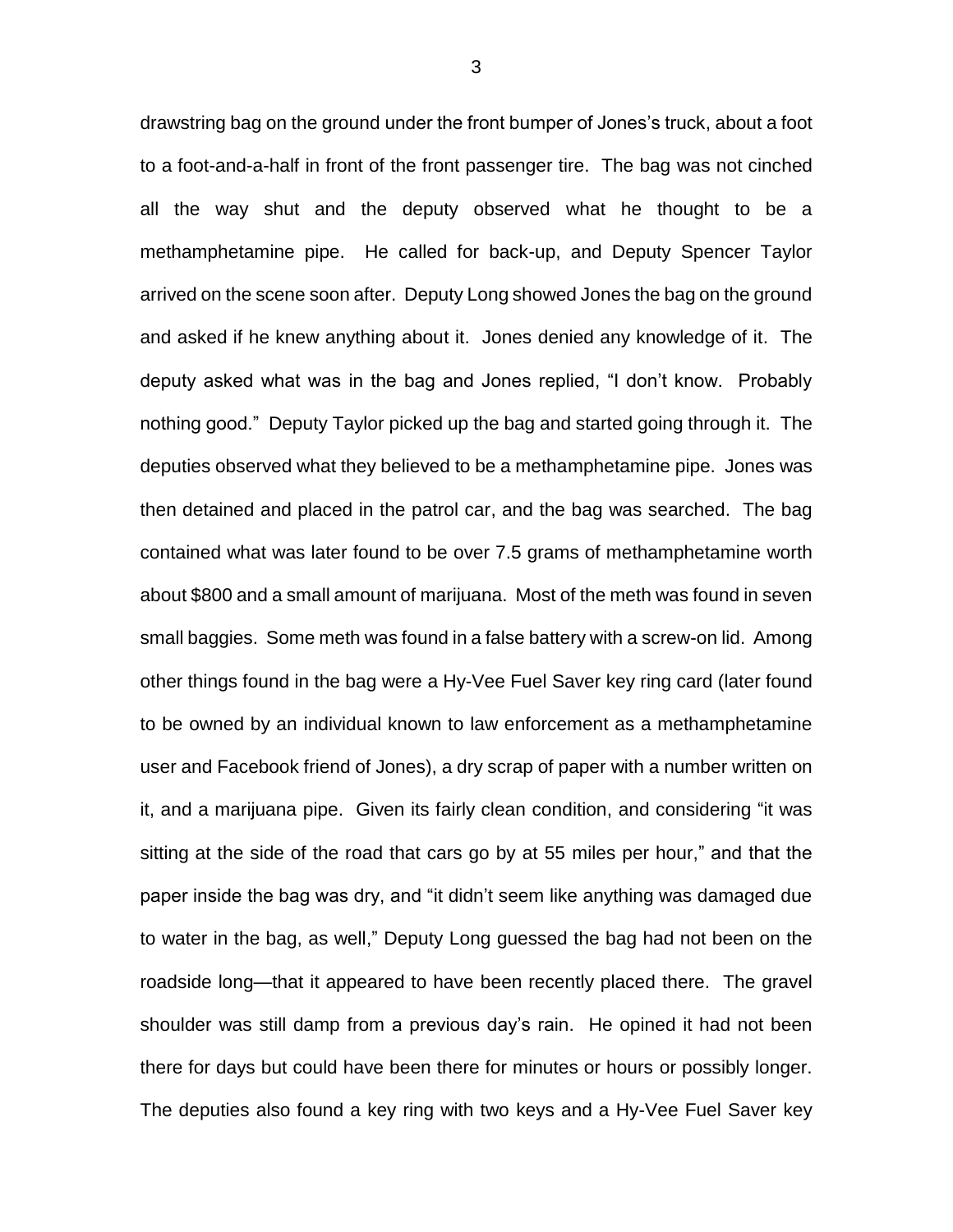ring card on the shoulder about ten to fifteen feet in front of Jones's truck. The fuel saver card was later determined to belong to a person connected with the car in the ditch. The deputies did a drug swipe of Jones's driver's license and two \$100 dollar bills from his wallet. They tested positive for methamphetamine.

Jones was arrested and taken to the Clay County Jail. By amended trial information, Jones was charged with Possession with Intent to Deliver Methamphetamine, more than five grams but less than five kilograms, a class "B" felony, in violation of Iowa Code sections 124.401(1)(b)(7) and 124.413 (2016), and of Possession of Marijuana, a serious misdemeanor, in violation of Iowa Code section 124.401(5). At trial, the State presented the evidence recited above. The State argued Jones dropped the bag containing drugs in front of his truck when he saw the deputy approaching. The State also offered testimony that the seven baggies of meth were in quantities bought by drug users, the individual packaging was consistent with selling meth, and the meth was worth \$800. Jones argued the bag and the drugs were not his. A jury found Jones guilty as charged. He was sentenced to an indeterminate twenty-five-year term of imprisonment for the methamphetamine offense and 180 days for the marijuana offense. Jones appeals claiming there is insufficient evidence to support his convictions. He requests his convictions be vacated and the case remanded for a new trial.<sup>1</sup>

 $\overline{a}$ 

<sup>&</sup>lt;sup>1</sup> If the evidence is insufficient to sustain a conviction, double-jeopardy principles prohibit a retrial and require remanding to dismiss the charge. *See State v. Kern,*  831 N.W.2d 149, 158 (Iowa 2013); *State v. Dullard,* 668 N.W.2d 585, 597 (Iowa 2003); *see also State v. Rooney,* 862 N.W.2d 367, 378 (Iowa 2015) (remanding the matter to dismiss the charge based on insufficiency of the evidence); *State v. Brubaker,* 805 N.W.2d 164, 167 (Iowa 2011) (same).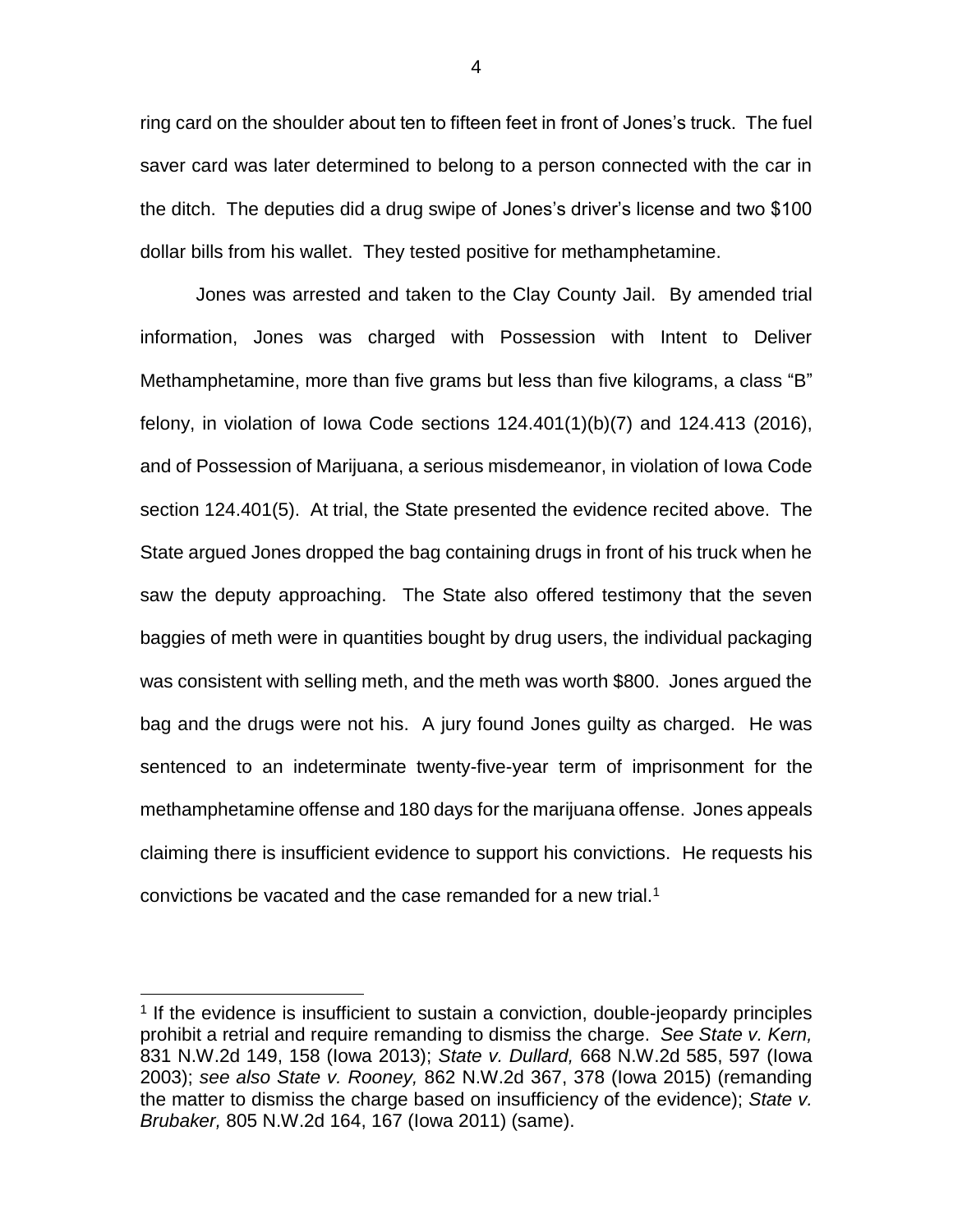"Sufficiency of evidence claims are reviewed for correction of errors at law, and we will uphold a verdict if substantial evidence supports it." *State v. Ramirez*, 895 N.W.2d 884, 890 (Iowa 2017). "Evidence is substantial if, when viewed in the light most favorable to the State, it can convince a rational jury that the defendant is guilty beyond a reasonable doubt." *State v. Wickes*, 910 N.W.2d 554, 563 (Iowa 2018) (internal quotation marks and citation omitted). All evidence is considered, not just the evidence supporting the verdict. *State v. Huser*, 894 N.W.2d 472, 490 (Iowa 2017). "Evidence is not insubstantial merely because we may draw different conclusions from it; the ultimate question is whether it supports the finding actually made, not whether the evidence would support a different finding." *Brokaw v. Winfield-Mt. Union Cmty. Sch. Dist.*, 788 N.W.2d 386, 393 (Iowa 2010) (quoting *Raper v. State*, 688 N.W.2d 29, 36 (Iowa 2004)). "Inherent in our standard of review of jury verdicts in criminal cases is the recognition that the jury is free to reject certain evidence, and credit other evidence." *See State v. Sanford*, 814 N.W.2d 611, 615 (Iowa 2012) (citation omitted).

On appeal, Jones argues the evidence was insufficient to find that he constructively possessed the drugs found on the shoulder of the road. He asserts there is a complete lack of evidence linking him to the drugs. He acknowledges the drugs were found in a remote location but points out that others had been present at the place in the recent past—both the motorist who drove into the ditch and the person whom rescued her. He suggests that it is "as reasonable to conclude that one of the others who had been there misplaced their drugs as it was to suggest that Jones had been in possession of the drugs." "While it was just as likely that someone else had discarded the black bag as it was that Jones had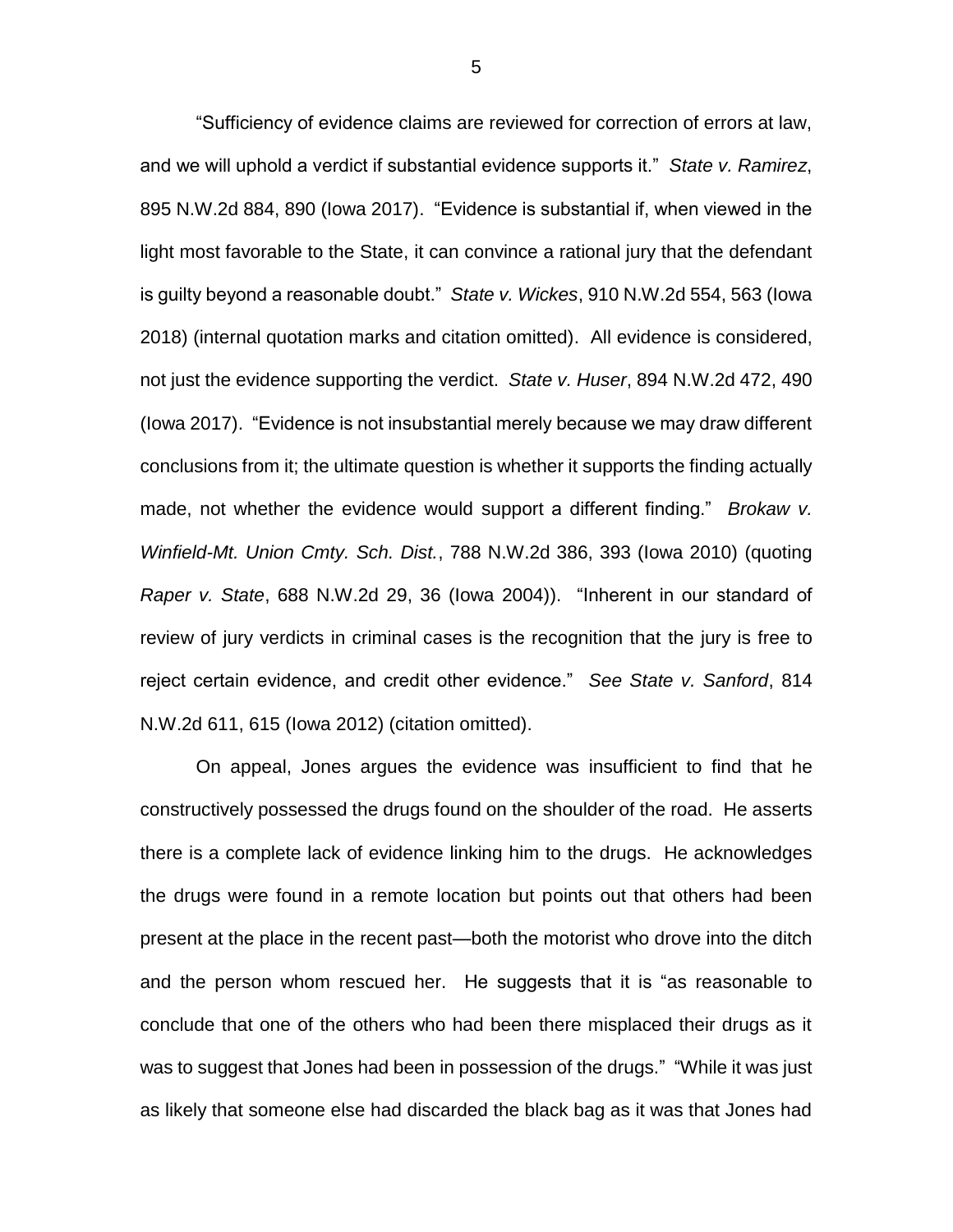done so, Jones had the misfortune of being present when deputies located the bag containing contraband. Unable to find a more suitable scapegoat, they accused Jones of possession of the contraband inside."

The State counters that Jones's close proximity to the bag containing the drugs supported finding possession. The State points out that the deputy testified that although he did not initially see it when Jones walked out of the ditch and around the front of his truck, after viewing the dash cam video, the deputy noticed Jones "kind of looked back" at the front of his truck as he rounded the front driver's side of the truck headed towards the deputy's car. The State suggests Jones was looking at the bag and that this buttressed a finding of possession. Secondly, it argues the condition of the bag and its contents showed it had not been on the roadside for long. The State notes that the bag was clean even though it had rained the day before and the gravel shoulder was still damp when the bag was found. The bag was dry, as was the piece of paper inside. The glass contents were not broken, suggesting the bag was not thrown by a passing motorist. Third, the fuel saver card found in the bag belonged to a Facebook friend of Jones, suggesting the jury could eliminate the possibility the bag belonged to anyone other than Jones or his friend. Fourth, when asked what was in the bag Jones answered "[p]robably nothing good," suggesting the jury could infer the answer showed Jones knew what was in the bag because drugs and drug paraphernalia are illegal, therefore "nothing good." Fifth, the meth found on Jones's driver's license and his \$100 bills allowed the jury to conclude Jones possessed meth and was free to find he possessed the contents of the bag found near his truck.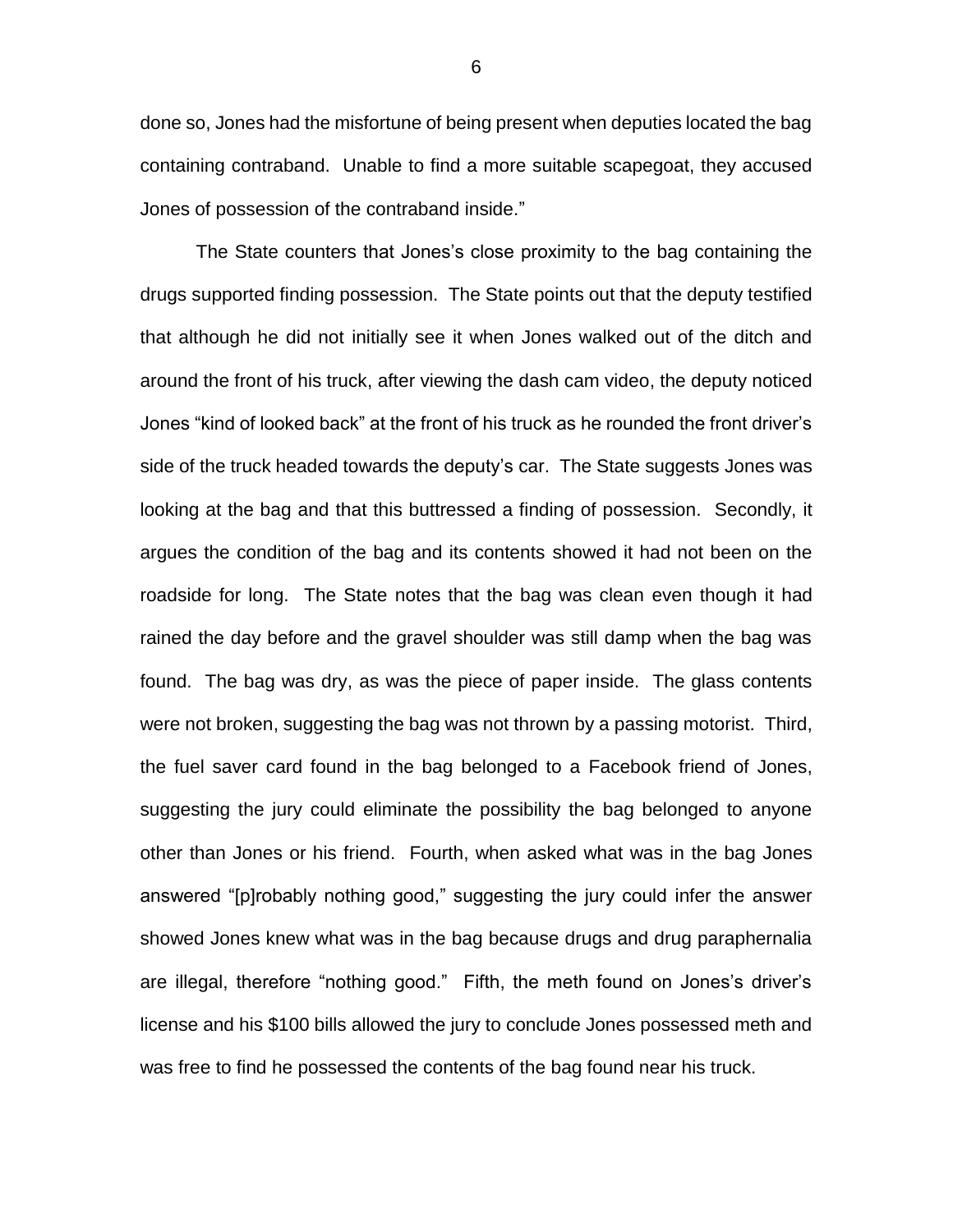Jones replies that the State "stacks speculation upon speculation in order to try to support a theory of possession in this case but speculation does not provide sufficient evidence in possession cases." He cites *State v. Reed*, 875 N.W.2d 693, 711 (Iowa 2016) (Hecht., J., concurring specially) ("[O]ur cautious approach to the doctrine of constructive possession should not recognize a stack of speculative inferences piled one on top of another as substantial evidence . . . .").

"Possession may be actual or constructive." *Id*. at 705 (footnote omitted). Actual possession occurs when the controlled substance is found on the defendant's person. *State v. Atkinson*, 620 N.W.2d 1, 2 (Iowa 2000). Jones did not have actual possession of the drugs because the deputy did not find the controlled substances on his person. We are left to determine whether the Jones had constructive possession.

To establish constructive possession, the evidence must show the defendant "has knowledge of the presence of the controlled substance and has the authority or right to maintain control of it." *Reed*, 875 N.W.2d at 705 (citation omitted)*.* The drugs were found on the shoulder of a public roadway. Other persons had been on the scene not long before Jones got there. Under the circumstances, we view the situation like a jointly occupied structure or vehicle. We will not recognize an inference creating a rebuttable presumption of possession involving vehicles when it has been established that multiple individuals had equal access to the vehicle. *See State v. Kemp*, 688 N.W.2d 785, 788 (Iowa 2004). "However, a determination of constructive possession still requires we draw some inferences based on the facts of the case." *State v. Dewitt*,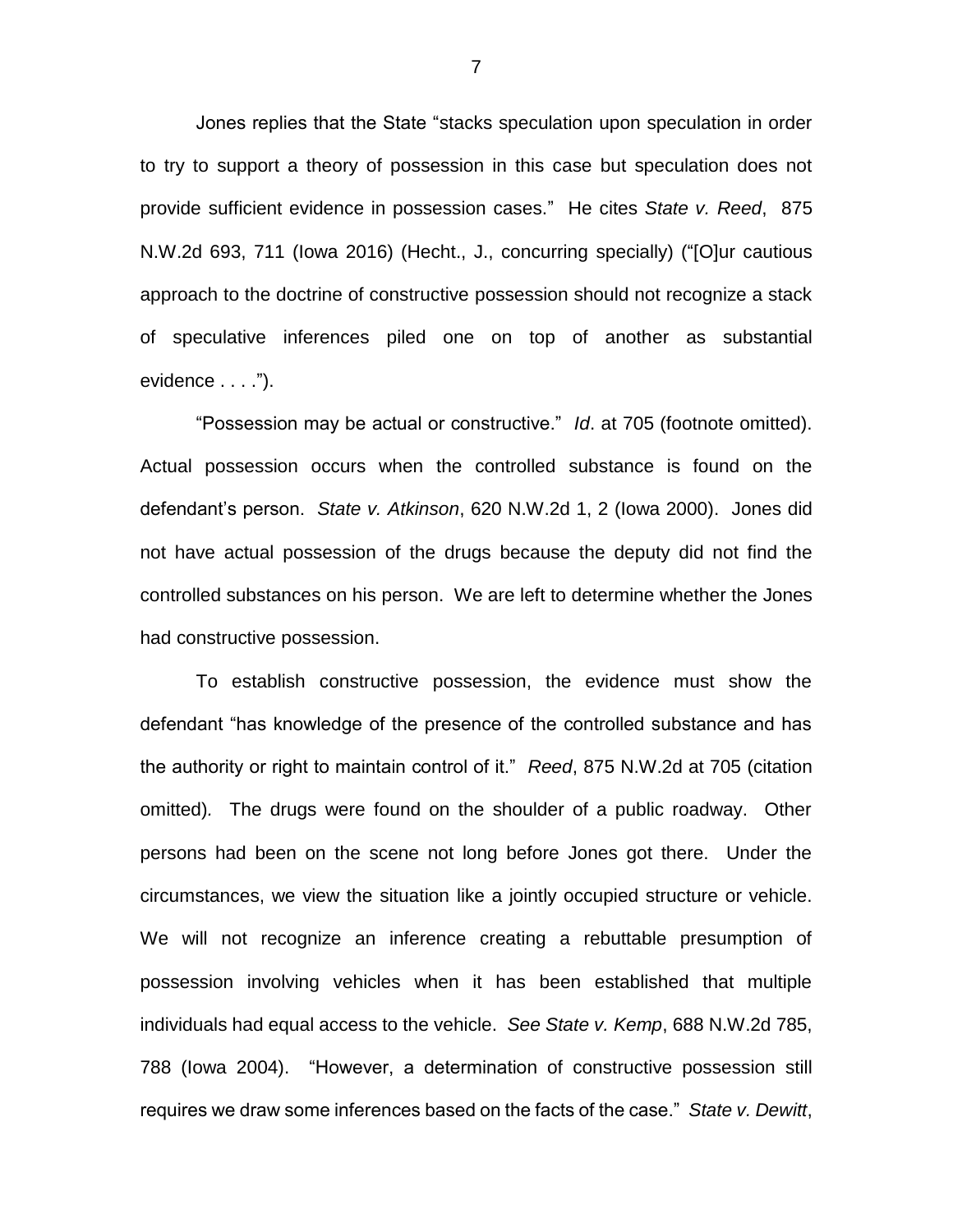811 N.W.2d 460, 475 (Iowa 2012). In determining whether the defendant possessed contraband discovered in jointly occupied structures, there are several nonexclusive factors to consider:

(1) incriminating statements made by a person; (2) incriminating actions of the person upon the police's discovery of a controlled substance among or near the person's personal belongings; (3) the person's fingerprints on the packages containing the controlled substance; and (4) any other circumstances linking the person to the controlled substance.

*Reed*, 875 N.W.2d at 706 (citation omitted). "Even if some of these facts are present, we are still required to determine whether all of the facts and circumstances . . . allow a reasonable inference that the defendant knew of the drugs' presence and had control and dominion over the contraband." *State v. Cashen*, 666 N.W.2d 566, 571 (Iowa 2003). A defendant's mere proximity to contraband cannot support a finding of constructive possession. *Reed*, 875 N.W.2d at 693. Finally, "[i]nferences that do no more 'than create speculation, suspicion, or conjecture' do not create a fair inference of guilt." *State v. Truesdell*, 679 N.W.2d 611, 618 (Iowa 2004) (quoting *State v. Webb,* 648 N.W.2d 72, 76 (Iowa 2002)).

Both parties make reasonable arguments. But the State bears the burden of proof, and its strongest piece of evidence is Jones's proximity to the drugs when he walked in front of his truck headed for the deputy's car. That Jones dropped the bag as the deputy approached must be inferred. And Jones's mere proximity to the drugs alone cannot support a finding of constructive possession. *See id.* Jones made no incriminating statements. He made no incriminating actions upon the deputies' discovery of the drugs near his truck. No fingerprints were taken from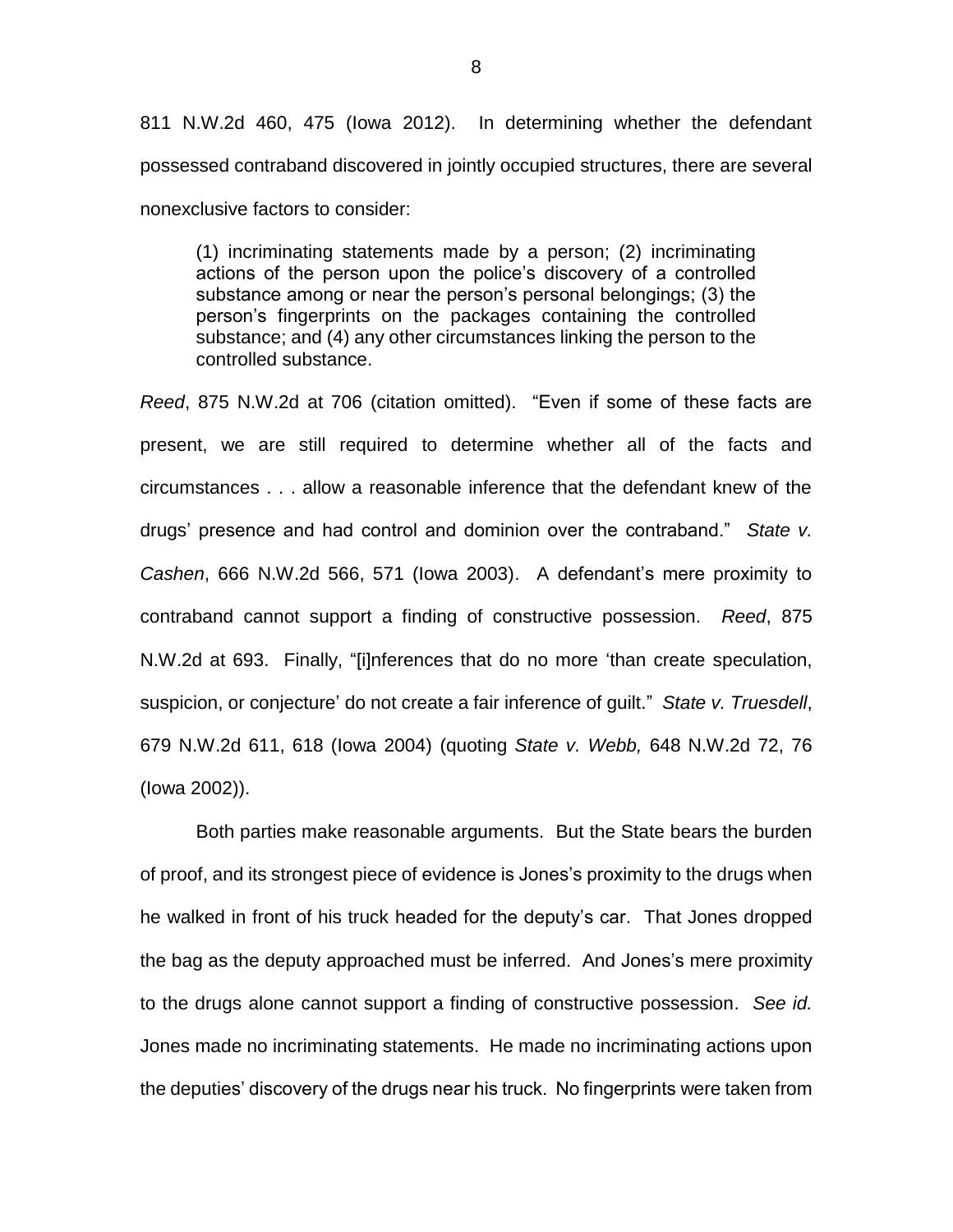the bag or its contents. Other circumstances are that Jones glanced back while in front of his truck as he walked towards the deputy's car. Although not clear on the dash cam video, it appears Jones could be looking back at the abandoned car. That Jones was looking back at his drugs and acting suspiciously while doing so must be inferred. The bag appeared to not have been on the roadside shoulder for long. Since others were on the scene not too long before Jones arrived, it must be inferred Jones was the one who dropped the bag on the shoulder, not the others previously on the scene—the ones that dropped the set of keys. It appeared the bag had not been tossed out by a passing motorist. While that may eliminate passing motorists, it must be inferred Jones dropped the bag not the others previously on the scene. Jones answered "Probably nothing good" when quizzed about the bag's contents. That this was an acknowledgment he knew there were drugs in the bag must be inferred. Under the circumstances, the answer seems reasonable. A reasonable person could conclude that the deputies would not be asking about the contents of the bag unless they suspected contraband. And if the meth pipe was readily observable to the deputies, it was to Jones. The Hy-Vee fuel saver card found in the bag was owned by a Facebook friend of Jones. One could reasonably deduce from this fact that the bag did not belong to anyone other than the card holder or Jones. Traces of meth were found on Jones's driver's license and bills from his wallet. From this one may reasonably infer Jones handled or used meth, but it in no way connects Jones to the meth found on the roadside. There is no direct evidence tying Jones to the drugs, and no one inference establishes Jones had knew of the drugs and had control and dominion over them. "[W]hen two reasonable inferences can be drawn from a piece of